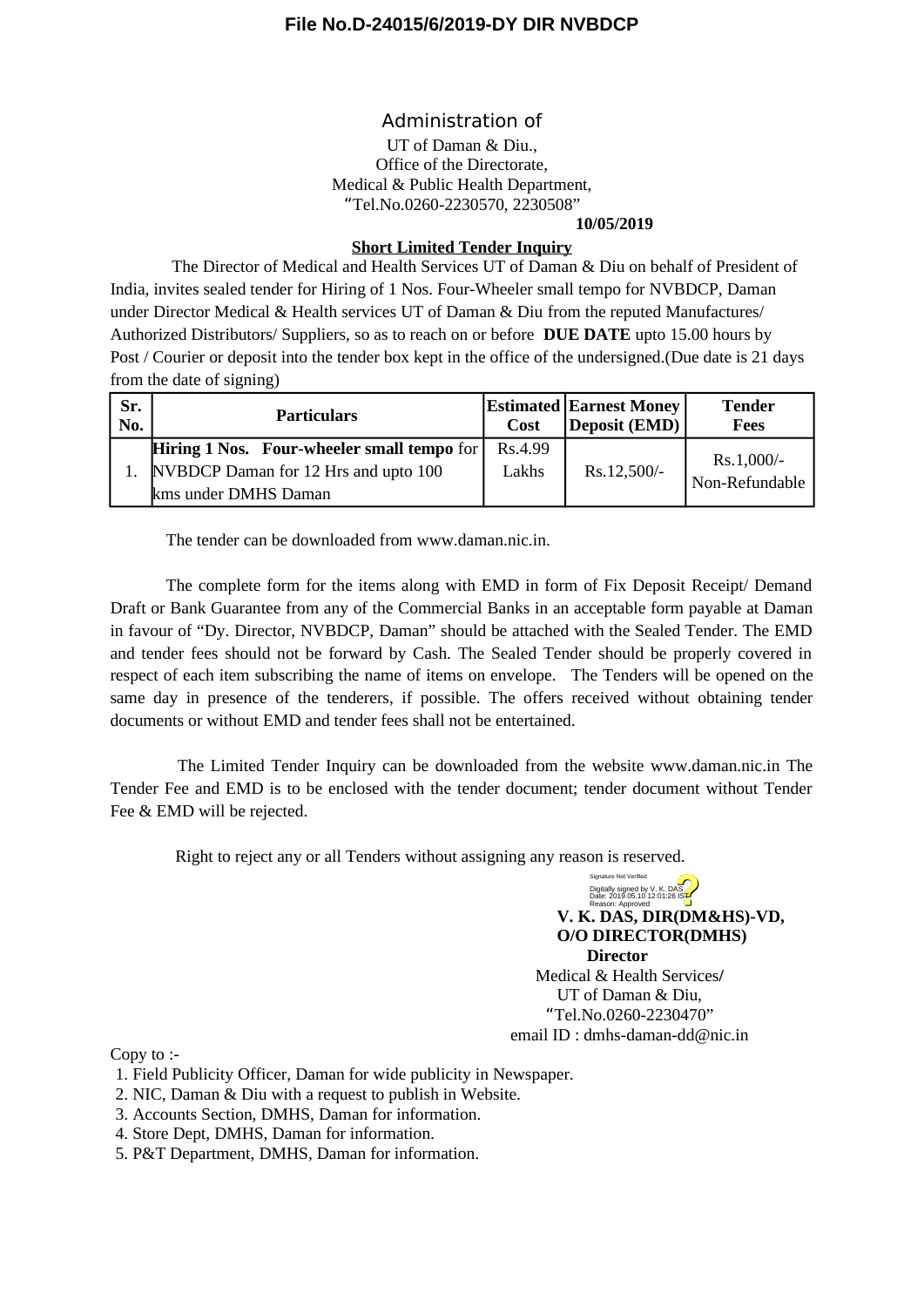#### U.T. ADMINISTRATION OF DAMAN & DIU, OFFICE OF THE DIRECTOR, MEDICAL AND HEALTH SERVICES, DAMAN.

## Terms and Conditions for the **"Hiring of Small Tempo for NVBDCP under DMHS Daman."**

### ❖ **Instructions to Bidders :**

- 1) The rate should be quoted in the prescribed form given by the department; **the rate should be inclusive of all taxes and should be valid upto One Year from the date of tenderization**.
- 2) All/Taxes/Duties/Royalties Charges payable on the sales/transport etc. within and/or outside the state shall be payable by the supplier.
- 3) Where specifications/make/manufacture is not specified by this office, the rates should be quoted only for the  $1<sup>st</sup>$  class and standard quality only.
- 4) The tenderer should specify the name of the manufacturer and complete specification for the items quoted by him along with catalogue of the item to be submitted in the Technical Bid.
- 5) The decision of the Tender Inviting Officer for acceptance/rejection of any articles supplied including the decision for equivalent specifications, standard and quality etc. of articles shall be final.
- 6) The Tenderer should enclose along with tender an amount of  $\bar{\mathbf{z}}$ .1000/as Tender Fees in form of DD/A/c payee Cheque of any Nationalized or Scheduled Bank of India payable in Daman and `**.12,500/** as Earnest Money Deposit in form of Fix Deposit Receipt/Account Payee Demand Draft or Bank Guarantee from any of the Commercial Banks in an acceptable form payable at Daman in favour of **Dy. Director, NVBDCP, Daman**. The EMD should not be forward by Cash. Tender received without Earnest Money Deposit will be summarily rejected.
- 7) (a) The successful tenderer will have to pay within 10 days from the date of demand, an amount equal to 10% of the total value of articles, which may be ordered, as the amount of security deposit.

(b) Non-receipt of Security Deposit within stipulated time will result in automatic cancellation of the order for supply without any intimation.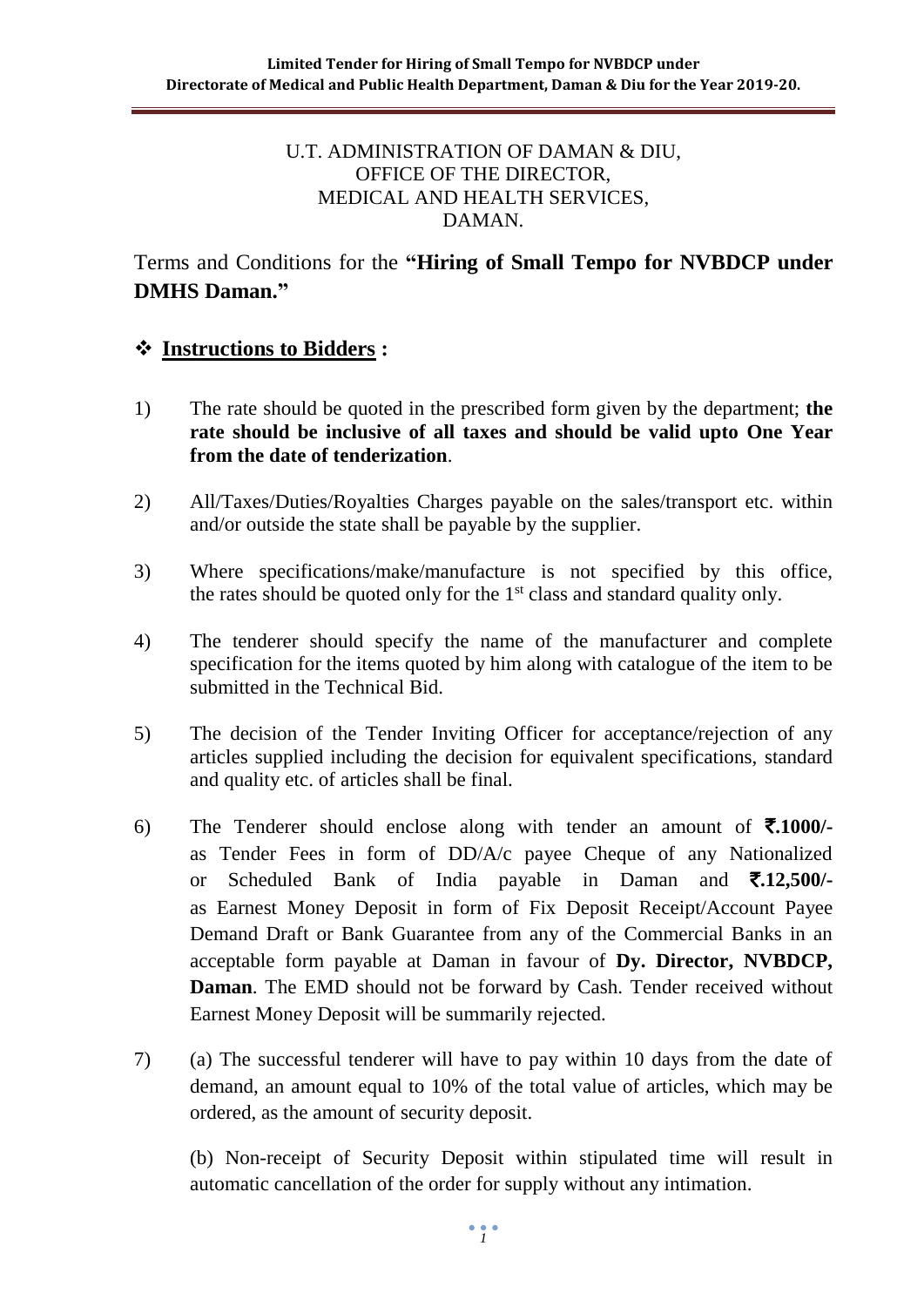(c) However, in case if any articles are received for which the Security Deposit may not have been deposited, the full Security Deposit as may be due from the supplier will be recovered from the bill(s) for such articles.

- 8) The amount of Earnest Money paid by the successful Tenderer(s) will be adjusted against the amount of Security Deposit to be paid by the successful tenderer(s) as per condition No.07 above.
- 9) The tender should be neatly typed or hand written only on format given by the department carries the name of supplier and the signature of the tenderer. No overwriting, correction or erasures will be considered.
- 10) All bills should be in **TRIPLICATE** and should invariably mention the number and date of supply order.
- 11) All bills for amount above  $\overline{\xi}$ .5000/- should be pre-receipted on a Revenue Stamp of proper value. Bills for amount exceeding  $\bar{\mathbf{z}}$ .5000/not pre-receipted on Revenue Stamp of proper value will not be accepted for payment.
- 12) Each bill in which Sales Tax is charged must contain the following certificates on the body of the bill: "CERTIFIED" that the goods on which Sales Tax has been charged have not been exempted under the Central Sale Tax Act or the Rules made there under and the amount charged on account of Sales Tax on these goods is not more than what is payable under the provisions of relevant Act or Rules made there under".
- 13) The Tenders shall be submitted in two-bid system, each of which is to be submitted in separate envelope. The first envelope should contain Technical Bid and super scribing on the envelope as **"Sealed Cover No.1 Technical Bid - Purchase of "Hiring Small Tempo for NVBDCP under DMHS Daman"**. The **EMD** and **Tender Fees** should be enclosed with **TECHNICAL BID** only.

The second envelope should contain Financial Bid and super scribing on the envelope as **"Sealed Cover No.2 - Financial Bid for "Hiring Small Tempo for NVBDCP for NVBDCP under DMHS Daman."** The tender will be issued on or before due date and the last date of submission of bid will be upto 15.00 hours of due date.

14) If the tenderer whose tender is accepted, fails to execute the supply order within stipulated time the Earnest Money Deposit of such tenders will stand forfeited to the Government.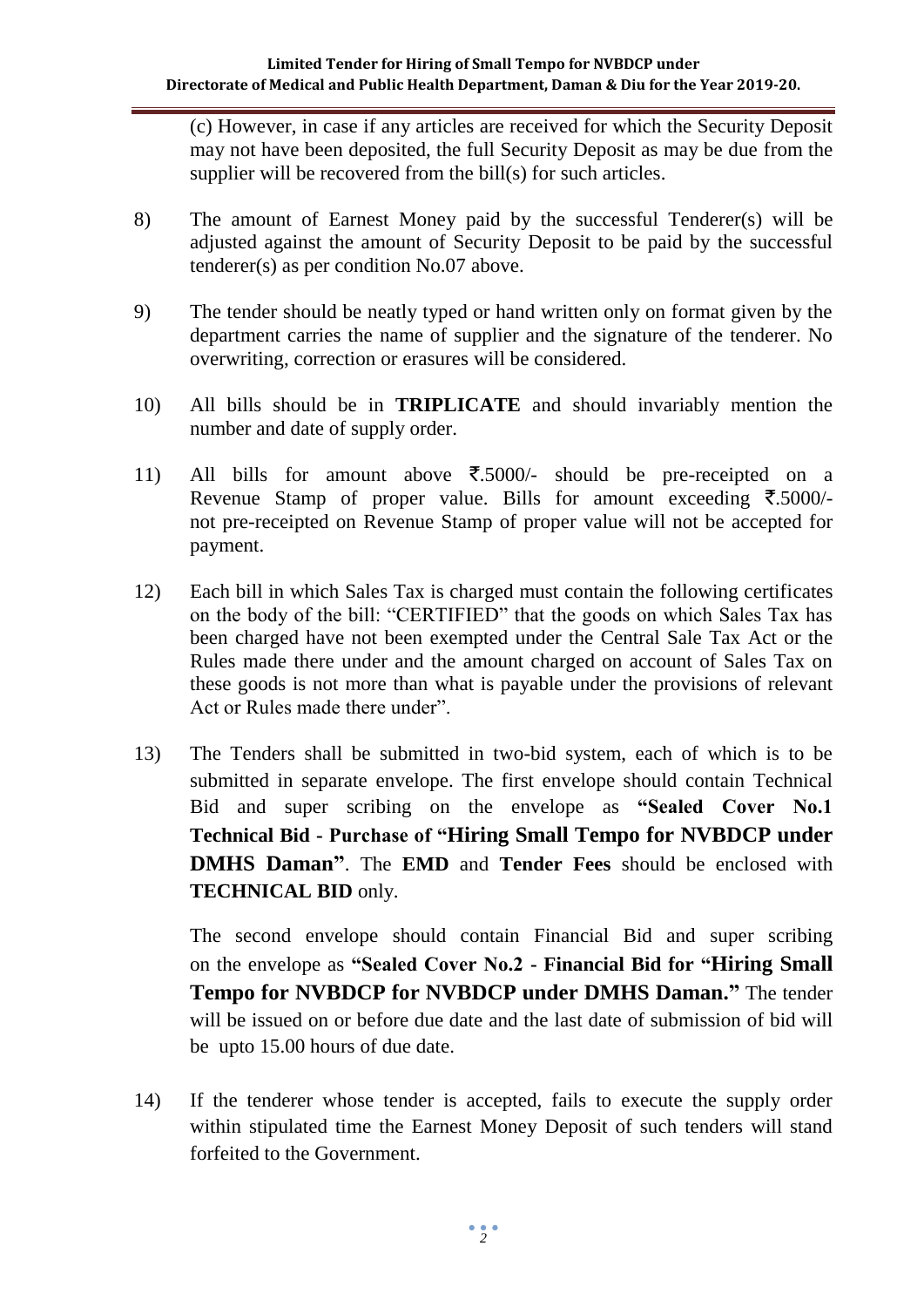#### **Limited Tender for Hiring of Small Tempo for NVBDCP under Directorate of Medical and Public Health Department, Daman & Diu for the Year 2019-20.**

- 15) The Tenders will be opened by the Tender Opening Committee in presence of Tenderers or their representatives, if any present in the Office of the Tender Inviting Officer. The Tender Opening Committee will first open the technical bid consisting of Terms & Conditions issued by the department duly stamped & signed, EMD, technical specification given by the department etc, the Committee will open the financial bid only of those firms who have qualified for technical bid as per specifications given by the department. The financial bid will be opened after the report received from the Technical Committee.
- 16) The right to accept or reject without assigning any reasons or all tenders in part or whole is reserved with the Tender Inviting Officer and his decision(s) on all matters relating to acceptance or rejection of the tenders as a whole or in part will be final and binding to all.
- 17) In case, the supplier does not execute the supply order placed with him, the EMD of the supplier will be forfeited to the Government and the contract for the supply shall terminated with no further liabilities on either party to the contract.
- 18) No separate agreement will be required to be signed by the successful tender(s) for the purpose of this contract for supply. Rates tendered/offered in response to the concerned Limited Tender Inquiry shall be considered as acceptance of all above terms and conditions for supply for all legal purpose.
- 19) The tender will be accepted during working hours upto on or before due date at 15.00 hours and will open on the same day if possible in the office of The Director of Medical and Health Services/Daman in the presence of the Tender Opening Committee and tenderer(s) or their representative(s) if present.
- 20) The rate quoted for the materials should be of ISO or ISI specification if any.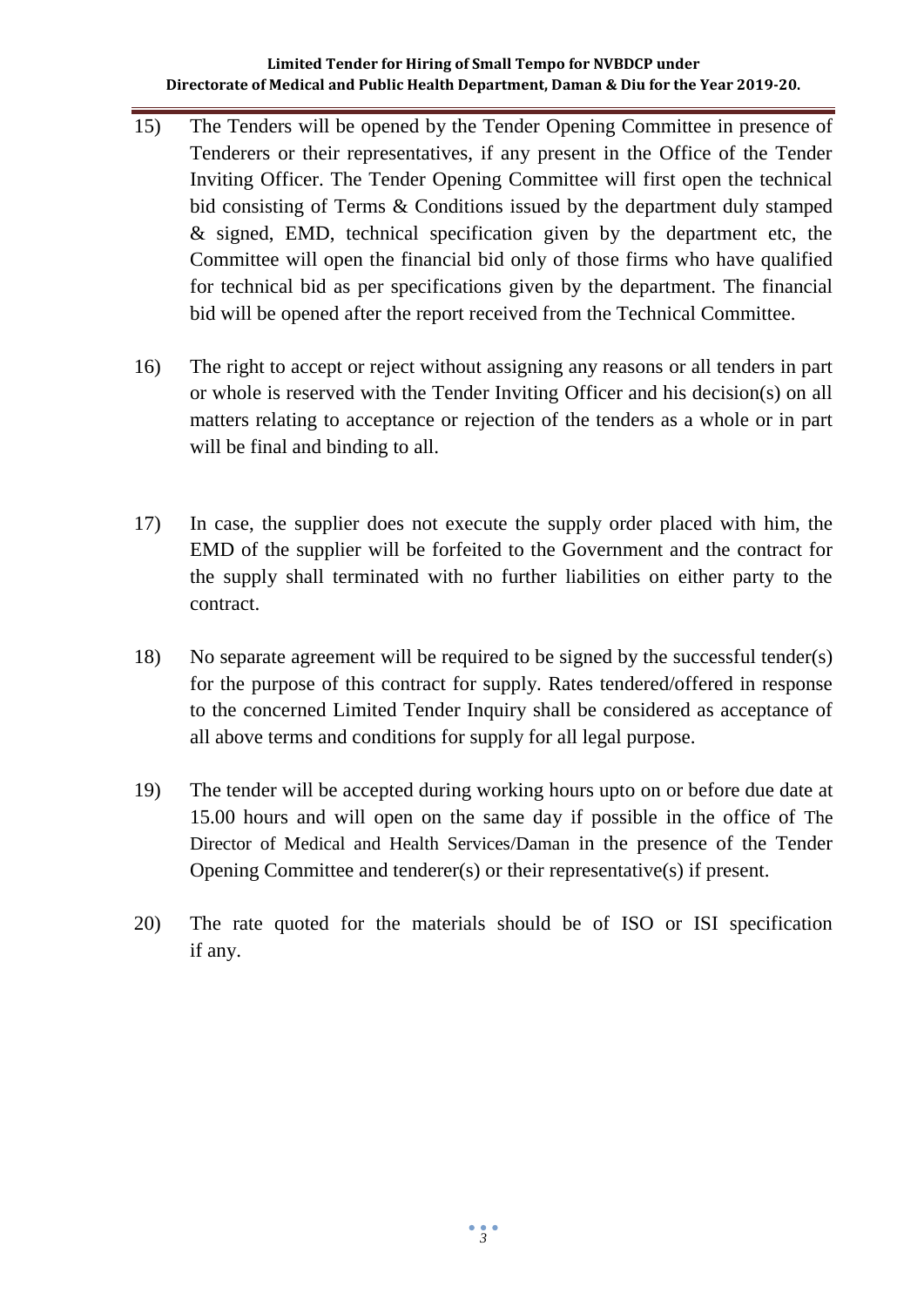## ❖ **Conditions of Contract :**

- 1) The rate(s) quoted should be strictly for free delivery at FOR Daman and will be valid and operative for supply orders issued within one year from the date of invitation of tenders.
- 2) Orders once placed should be delivered within the given time period and item should be door delivered including labour.
- 3) No extra charge for packing, forwarding and insurance etc. will be paid on the rates quoted.
- 4) The rates should be quoted only for the items specified in the list of requirement and should be for the items of given special make/manufacture.
- 5) Rates quoted for items other than the required specification/ make/manufacture will not be considered.
- 6) The amount of Earnest Money paid by the tenderer(s) whose tenders are not accepted will be refunded to them by cheque or Demand Draft (as may be convenient to the Tender Inviting Officer if the amount is above  $\bar{\mathfrak{X}}.200/-$ ) drawn on any branch of State of India or its subsidiary Commercial Bank. Where this mode of payment is not possible the amount will be refunded at the cost of the tenderer.
- 7) Only on satisfactory completion of the supply order for and on payment of all bills of the supplier, as to be admitted for payment, the amount of Security Deposit/Earnest Money will be refunded after expiry of guarantee/warranty period, if any, or any such date/period as may be mutually agreed upon.
- 8) The tender inviting officer will consider extension of time for remitting the Security Deposit as demanded. However, in case of denial to consider such extension the supplier is bound to abide by the limit given and liable to make good for the loss made to the Government on account of his failure to abide by the time limit.
- 9) Railway Receipt or other transport document should be drawn in the favour of Officer Inviting tender.
- 10) Railway Receipt or other transport document should not be send by VPP or through any Bank as this being a Government Office it is not possible to clear cash demands of Post Office/Bank for delivery of RR or other transport documents unless we have agreed to it as special arrangement.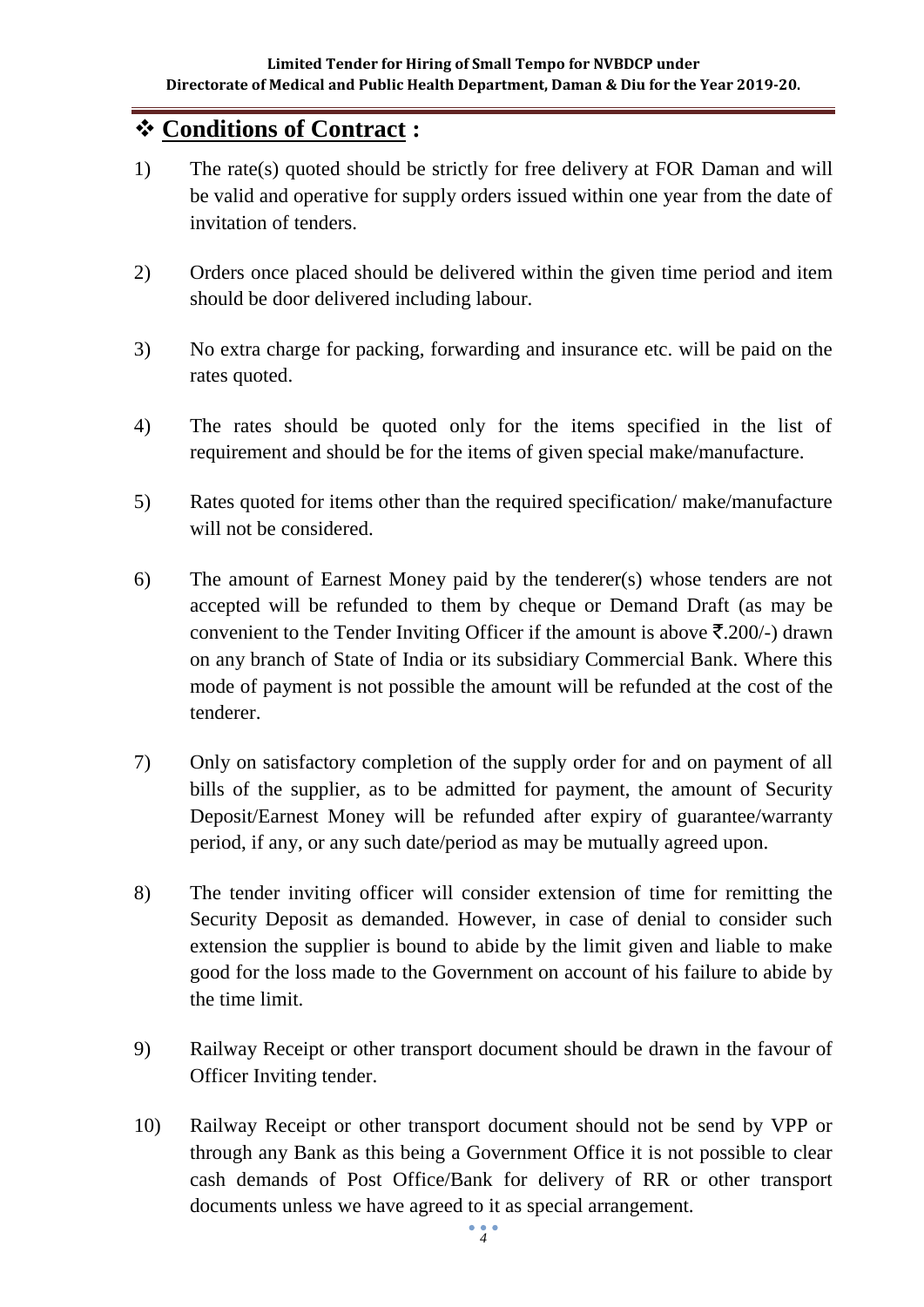#### **Limited Tender for Hiring of Small Tempo for NVBDCP under Directorate of Medical and Public Health Department, Daman & Diu for the Year 2019-20.**

- 11) The supplies, materials etc. of inferior quality standard or of different specifications, brand, manufacturer etc other than that ordered specified and/or incomplete or broken articles will not be accepted. The supplier has to replace the same at his own cost and risk. Intimation of non-acceptance of any materials etc will be sent to the supplier within 10 days from the date of receipt of the stores and the same will be returned to the supplier at his own cost and risk, if he so desires and intimates accordingly within 15 days from the date of dispatch of intimation of the non-acceptance. However, if no communication is received within 15 days from the date of communication the tender Inviting Officer will not be responsible for any damages, loss etc. of such rejected articles.
- 12) In case of failure to supply the store, materials etc. ordered for, as per conditions and within the stipulated time, the name articles will be obtained from the tenderer who offered next higher rates or from any other sources, as may be decided by the tender inviting Officer and the loss to the Government on account of such purchases(s) shall be recovered from the former suppliers Security Deposit/Earnest Money or bills payable. The suppliers shall have no right to dispute with such procedure.
- 13) Demurrage charges paid by the Tender Inviting Officer on account of delayed receipt of dispatch documents intimation will be recovered from the bills payable to the supplier.
- 14) In case of failure to replace the accepted and rejected articles from the supplies made, as mentioned in the conditions the loss undergone by the Government will be recovered from the suppliers Security Deposit/Earnest Money or payment due of any bill(s) to the extend required.
- 15) Extension of time limit for supplies shall be considered by the Tender Inviting Officer. The extension so granted may be with levy of compensation for delay in execution of supply order up to 5% of the cost of supplies ordered for at the discretion of the authority competent to grant extension of time limit provided such request is made well in time, depending upon the circumstances and such decision in the matter will be final.
- 16) If at any time after the order for supply of materials the Tender Inviting Officer shall for any reason whatsoever not require the whole or part of the quantity thereof as specified in the order the Tender Inviting Officer shall give notice in writing of the fact to the supplier(s) who shall have to claim to any payment of compensation what so ever on account of any profit or advantage which the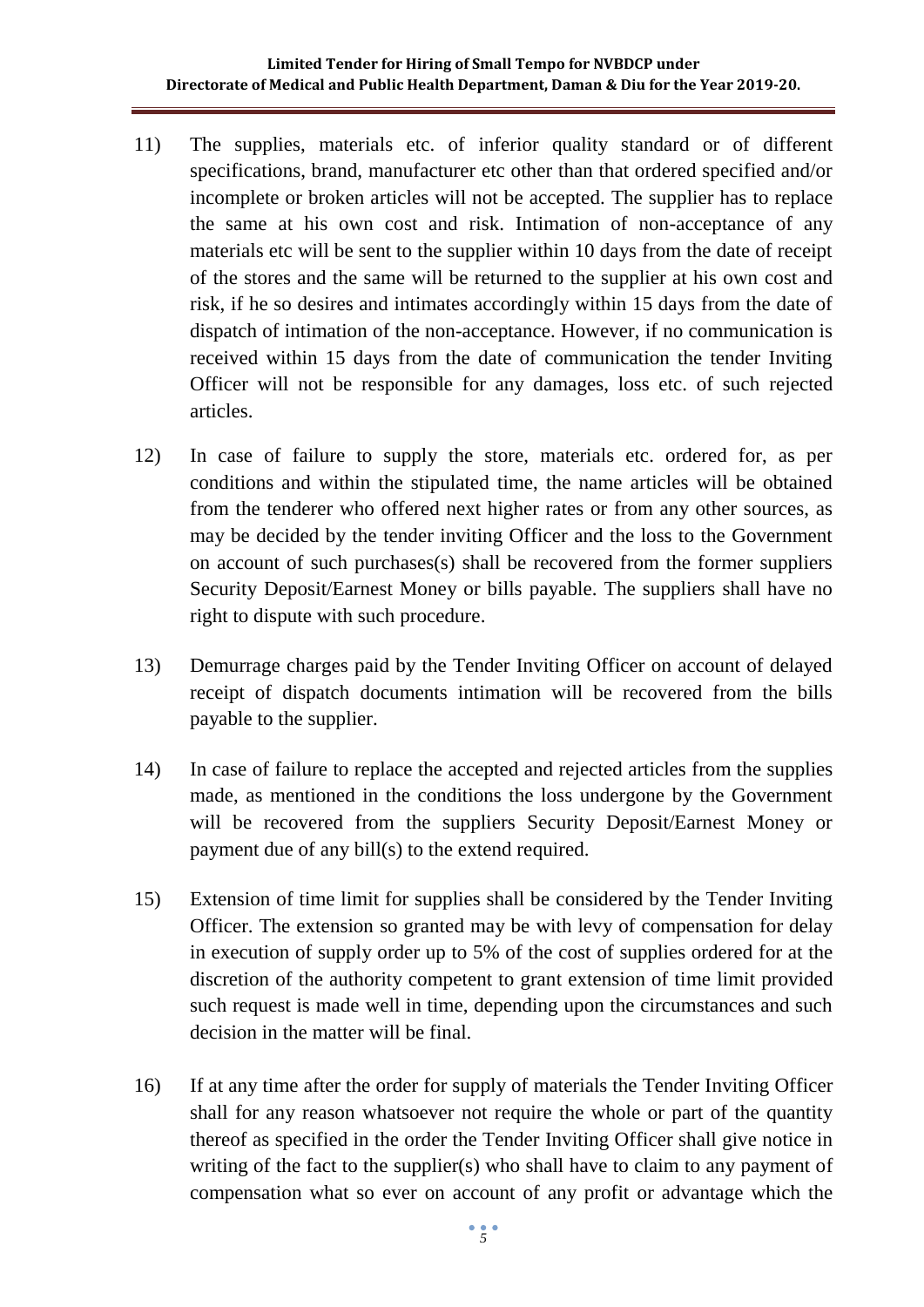#### **Limited Tender for Hiring of Small Tempo for NVBDCP under Directorate of Medical and Public Health Department, Daman & Diu for the Year 2019-20.**

supplier(s) might have derived from the supply of articles in full, but which did not derive in consequence of the full quantity of articles not having been purchased, nor shall have any claim for compensation by reasons of any alterations having been made in the original instructions which shall invoice any curtailment of the supply originally contemplated.

- 17) The Earnest Money(s)/Security Deposit(s) paid by the tender(s) earlier against any tender(s) or supply order(s) is/are not adjustable with Earnest Money or Security Deposit required by these conditions.
- 18) The tenders/offers received do not confirm with the terms and conditions of this office will be summarily rejected. If any firm desires to consider exemption from payment of Earnest Money Deposit, certified copies of its Registration should be attached to their tenders.
- 19) The items as mentioned in the list are the approximate estimates invited and actual purchase may more. Accordingly, the successful tenderer has no right for any loss/damages with reference to approximate requirement shown in tender and actual requirement.
- 20) Supplier may ensure the goods at his own cost to safeguard the delivery of such goods dispatched by him to the consignee; the department will not be responsible for the damages or pilferage of goods during transit.
- 21) The manufacturing units who are placed in Daman are exempted for Earnest Money Deposit.
- 22) Rates should be quoted in the forms issued from the department and as per the requirement asked for.
- 23) Rates quoted are for Director of Medical & Health Services Department.
- 24) The tenderer should attached scanned copies of :
	- a. Copy of Drivers a Valid License.
	- b. Copy of Tempo Registration in Daman.
	- c. Copy of Valid registration under State transport.
	- d. Copy of PAN No.
	- e. Copy of GST No Reg.
	- f. Terms & Conditions of Tender Documents duly stamped and signed on each page.
	- g. Schedule of Specifications duly stamped and signed on each page.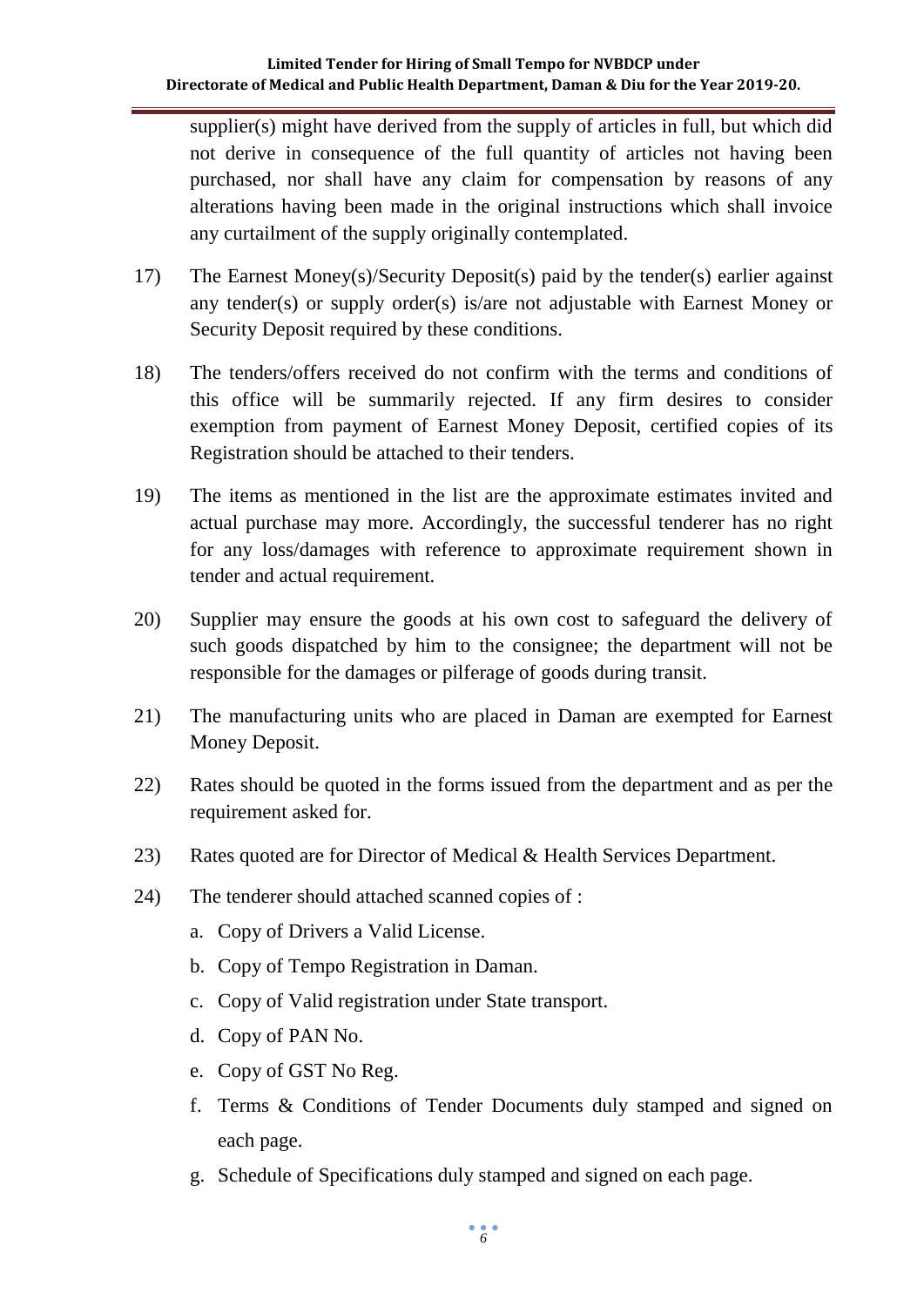- ➢ It may please be noted that the tender received without document referred above shall not be considered.
- ➢ The tender fee must be enclosed in demand draft in favour of "Dy. Director, NVBDCP, Daman with the tender documents.

Signature & Designation of Tender Inviting Officer…

**Sd/-**

**Director** Medical & Health Services**/** UT of Daman & Diu, "Tel.No.0260-2230470" email ID : dmhs-daman-dd@nic.in

The above terms and conditions are accepted and are binding to me/us.

Place: Signature of tenderer Dated: Name of tenderer with seal of the firm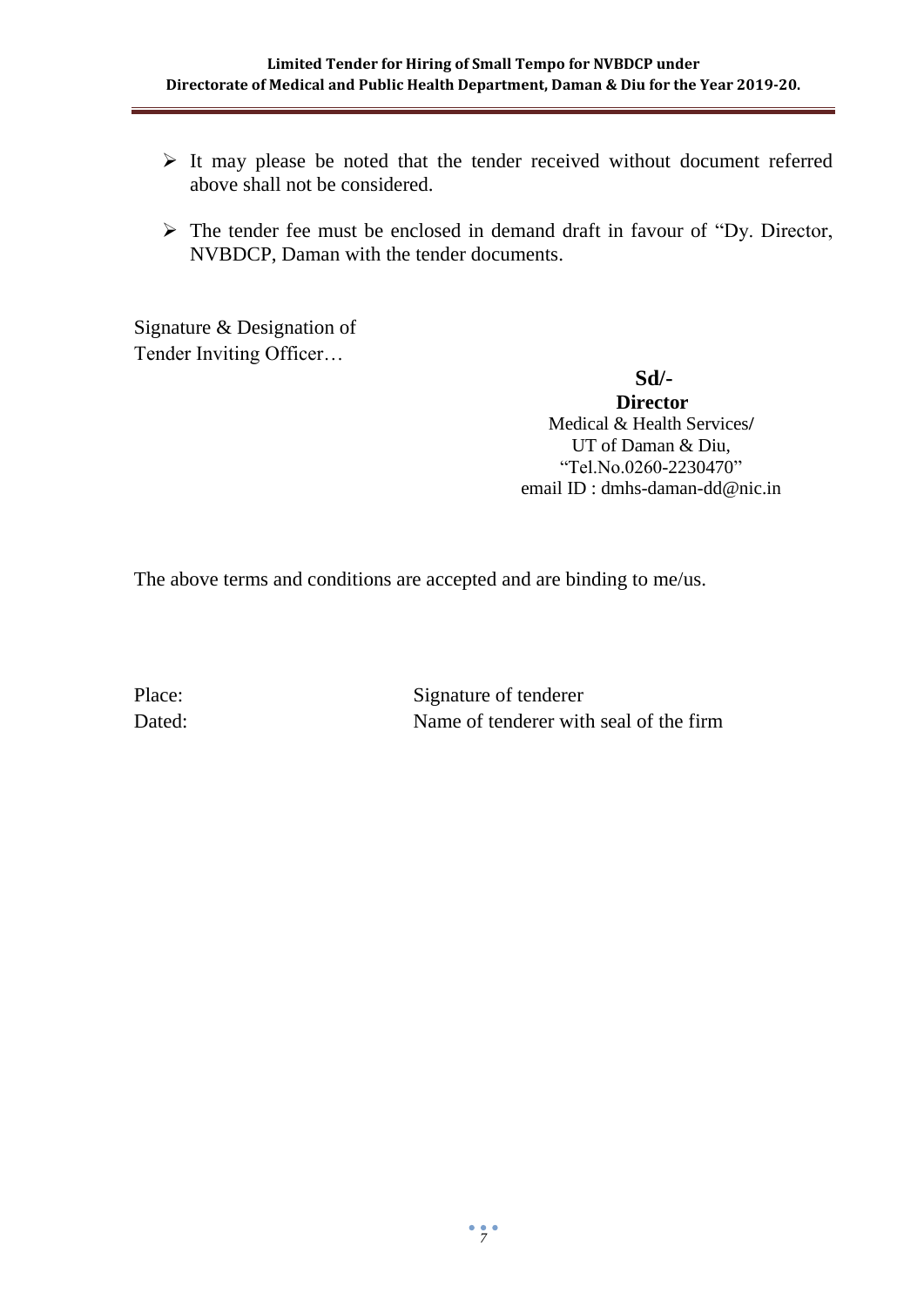## **ANNEXURE- A**

(to be submitted on the letter head of the company/firm)

I hereby certify that the firm has not been ever blacklisted by any Central / State Government / Public Undertaking / Institution on any account.

I also certify that the above information is true and correct in and every respect and in any case at a later date it is found that any details provided above are incorrect, any contract given to the firm may be summarily terminated and the firm will be blacklisted.

I also certify that firm will supply the items as per specification given by institution and also abide all the terms and conditions stipulated in tender.

Date: Place:

> Name Business Address Signature Bidder Seal of Bidder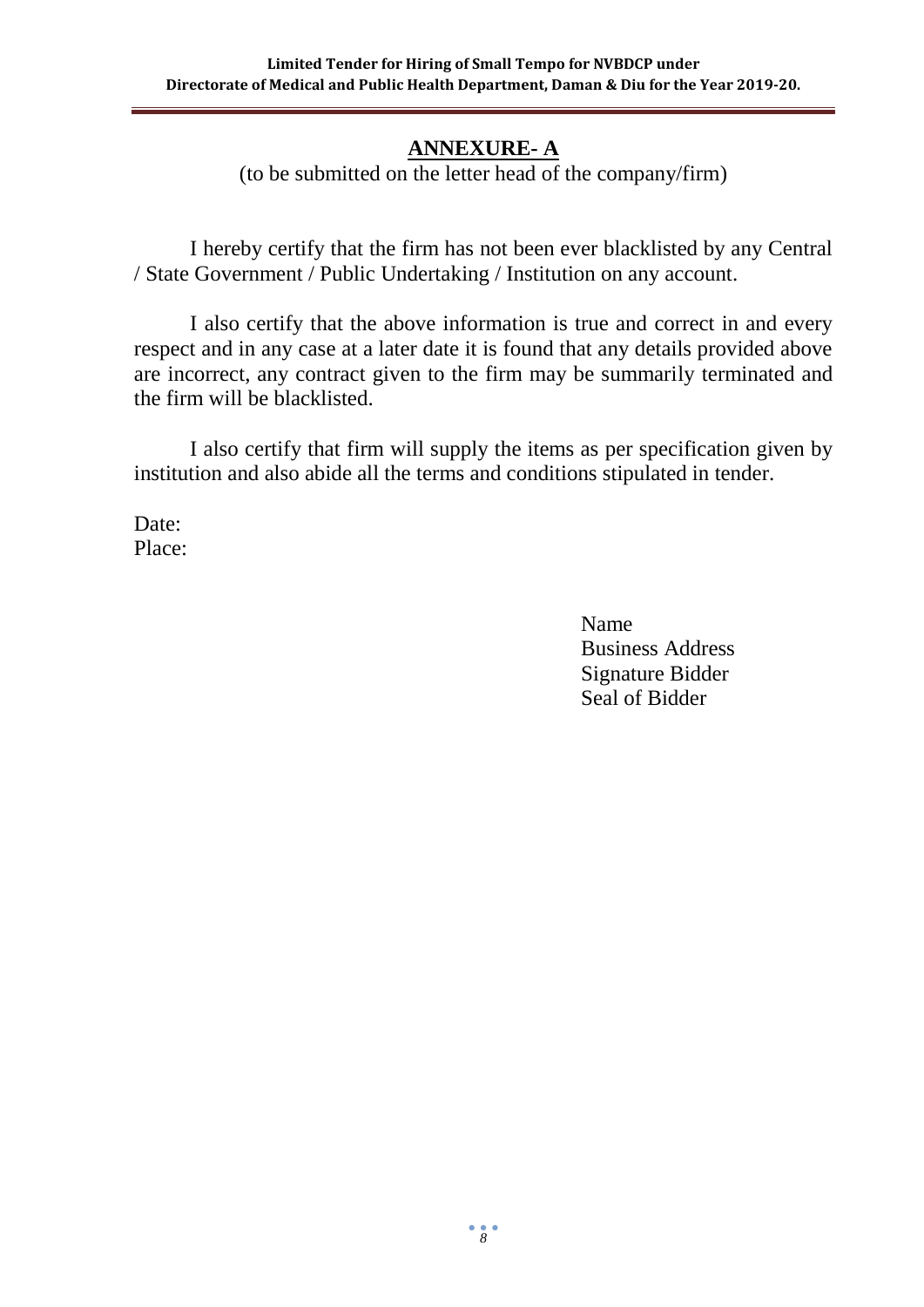#### **ANNEXURE- B**

### **SCHEDULE OF DOCUMENTS ATTACHED**

| Sr.<br>No. | <b>Document / Certificate</b>                                                   | <b>Uploaded &amp;</b><br><b>Enclosed</b> | At Page No. |
|------------|---------------------------------------------------------------------------------|------------------------------------------|-------------|
| A.         | <b>General Documents:</b>                                                       |                                          |             |
| 01.        | Copy of Drivers a Valid License.                                                | Yes / No                                 |             |
| 02.        | Copy of Tempo Registration in Daman.                                            | Yes / No                                 |             |
| 03.        | Registration<br><b>State</b><br>Valid<br>Copy of<br>under<br>Transport          | Yes / No                                 |             |
| 03.        | Copy of PAN No.                                                                 | Yes / No                                 |             |
| 04.        | Copy of GST No.                                                                 | Yes / No                                 |             |
| 05.        | Terms & Conditions of Tender Documents duly<br>stamped and signed on each page. | Yes / No                                 |             |
| 06.        | Schedule of Specifications duly stamped and<br>signed on each page.             | Yes / No                                 |             |

It is verified that all the certificates / permissions / documents are valid and current as on date and have not been withdrawn/cancelled by the issuing authority. It is further verified that the representants at above, declaration part as per the format prescribed by the Administration and it is clearly and distinctly understood by me/us that the tender is liable to be rejected if on scrutiny and of these certificates is found to be not as per the prescribed format of Administration.

I/We further undertake to produce on demand the original certificate / permission / document for verification at any stage during the processing of the tender.

Date:

Place:

Sign & Stamp of tenderer.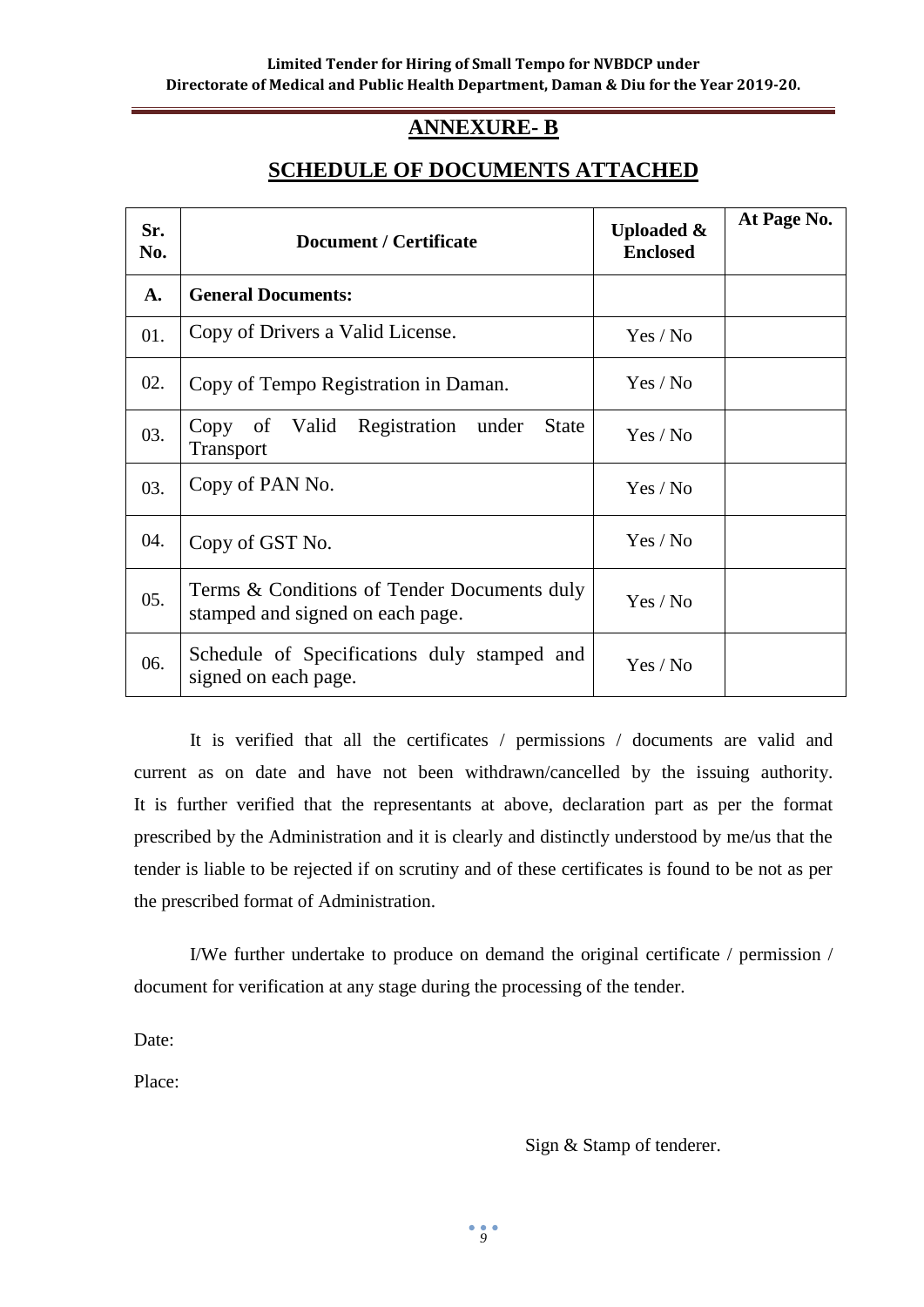## ❖ **Scope of Work:**

### **Schedule of Specifications and Allied Technical Details: Hiring of 1 Nos. Four- Wheeler for NVBDCP under Directorate of Medical & Public Health Department, Daman 2019-20.**

| Sr. | <b>Particulars</b>                                                                                                         | No. of      | <b>Required</b> | offered   |
|-----|----------------------------------------------------------------------------------------------------------------------------|-------------|-----------------|-----------|
| No. |                                                                                                                            | days        | Tempo Co.       | Tempo Co. |
|     | <b>Chota Hathi Tempo</b><br>Hiring of 1 Nos. Four-Wheeler Small<br>tempo for NVBDCP, Daman for 12 Hrs<br>and upto 100 kms. | 135<br>days | LCV/TATA        |           |

### **1. The supplier should maintain a log book and submit Meter Reading Regularly.**

### **2. Vehicle Maintenance, driver, uniform and food will be at the cost of supplier.**

Signature & Designation of Tender Inviting Officer…

**Sd/-**

#### **Director** Medical & Health Services**/** UT of Daman & Diu, "Tel.No.0260-2230470" email ID : dmhs-daman-dd@nic.in

The above terms and conditions are accepted and are binding to me/us.

Place: Signature of tenderer Dated: Name of tenderer with seal of the firm